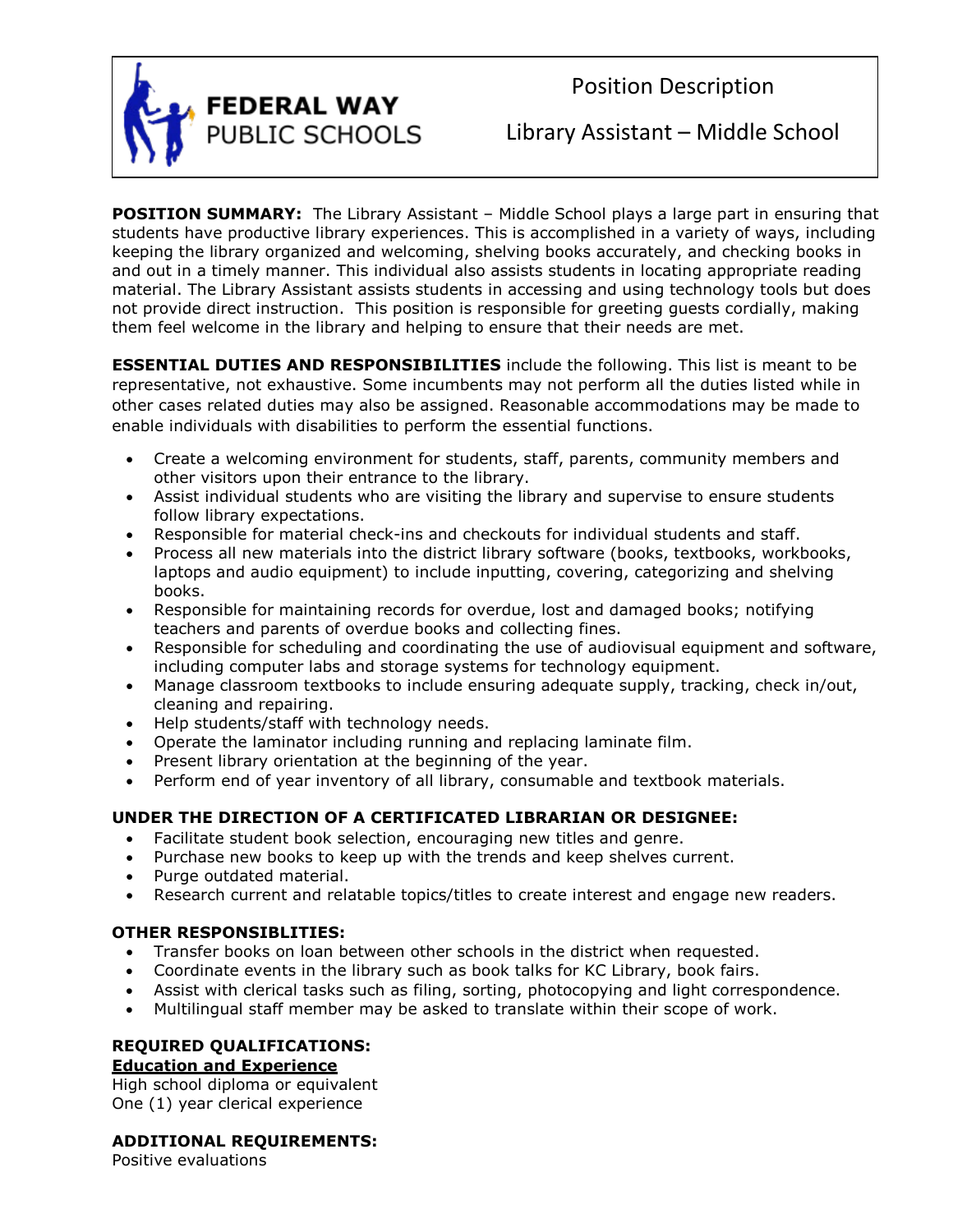### **PREFERRED QUALIFICATIONS:**

Experience working in a school or library environment Basic knowledge of the district library software system

#### **CONDITION OF EMPLOYMENT**:

Criminal background clearance Work scheduled hours on a consistent basis

### **KNOWLEDGE OF:**

School board policies and procedures Microsoft WORD Database management

### **ABILITY TO:**

Organize and perform job responsibilities efficiently and independently without close supervision and able to pay strict attention to detail

Perform safety responsibilities while under pressure.

Demonstrate basic knowledge of modern technology and willingness and ability to increase knowledge to proficiency

Speak, read and follow written or verbal communications: able to proofread

Exhibit proper telephone etiquette

Practice effective safety and security within individual work routines

Remain flexible; able to cope with frequent interruptions as part of a daily routine, to multi-task and shift priorities to meet required deadlines

Develop and maintain positive customer relations with staff, students, parents, and the public in a multicultural and multiracial community

Cope with and assist angry or distraught students, parents, and other community members Work collaboratively with District staff and promote teamwork with co-workers

Practice ethical and professional standards of conduct including the requirements of confidentiality Abide by Federal Way Public Schools' Policies and Procedures

Perform the essential functions of the job with or without reasonable accommodations

### **REQUIRED KNOWLEDGE, SKILLS AND ABILITIES RELATED TO CULTURAL COMPETENCE AND EQUITY:**

Knowledge/awareness of own cultural identity and how this influences behavior, and desire to learn about the cultural identity of others.

Ability to establish and nurture an environment that promotes cultural competence and equitable treatment of staff, students, and patrons of the District.

Ability to understand and hold self and others accountable for promoting the Federal Way Public Schools' commitment to "Each Scholar: A Voice. A Dream. A Bright Future."

Ability to recognize that each person is a unique individual even as we celebrate their group cultural heritage.

**PHYSICAL DEMANDS:** The physical demands described here are representative of those that must be met by an employee to successfully perform the essential functions of this job. Reasonable accommodations may be made to enable individuals with disabilities to perform the essential functions.

While performing the duties of this job, the employee will regularly stand and walk, bend neck and back, use hands for repetitive grasping and pushing/pulling. The employee will frequently be required to sit for extended periods of time and use a computer screen and keyboard. The employee may occasionally be required to squat, kneel, and use hands for fine manipulation, climb stairs/ladder, lift and reach overhead, and lift/carry. The employee must regularly lift/carry up to 5 pounds and must frequently lift /carry up to 15 pounds. The employee will occasionally lift/carry a